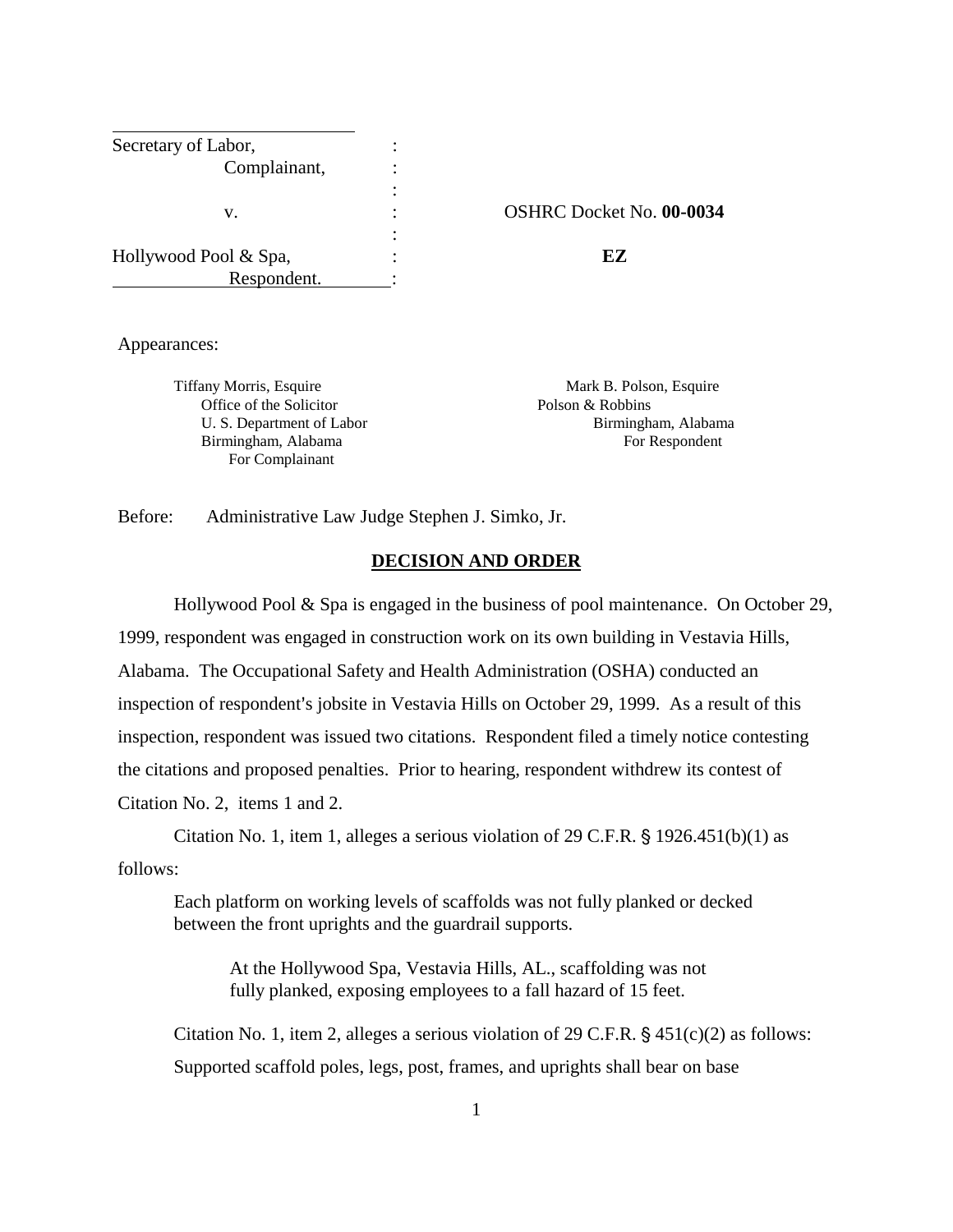plates and mud sills or other adequate firm foundation:

At the Hollywood Spa, Vestavia Hills, AL., scaffolding did not have base plates nor were they supported by mud sills or other firm foundations.

Citation No. 1, item 3, alleges a serious violation of 29 C.F.R.  $\S$  1926.451(e)(1) as

#### follows:

When scaffold platforms are more than two feet  $(0.6 \text{ m})$  above a point of access, portable ladders, hookon ladder, attachable ladders, stair towers (scaffold stairways/towers), stair-type ladders (such) as ladders stands), ramps, walkaways, integral prefabricated scaffold access, structure, personnel hoist or similar surface will be used.

At the Hollywood Spa, Vestavia Hills, AL., an access ladder was not provided for employees to exit scaffolding, exposing them to a fall hazard of 15 feet.

Citation No. 1, item 4, alleges a serious violation of 29 C.F.R.  $\S$  1926.451(f)(3) as follows:

Scaffolds and scaffold components shall be inspected for visible defects by a competent person before each work shift, and after any occurrence which could affect a scaffold's structural integrity.

At the Hollywood Spa, Vestavia Hills, AL., scaffolding was not inspected for visible defects by a competent person before the start of the workday, exposing employees to a fall hazard of 15 feet.

Citation No. 1, item 5, alleges a serious violation of 29 C.F.R.  $\S$  1926.451(g)(1) as

#### follows:

Each employee on a scaffold more than 10 feet (3.1m) above a lower level was protected from falling to that lower level:

At the Hollywood Spa, Vestavia Hills, AL., employee(s) were working on a scaffold that was not adequately guarded. This employee was not provided fall protection from a height of 15 feet above ground level.

A hearing was held pursuant to the EZ trial procedures in Birmingham, Alabama, on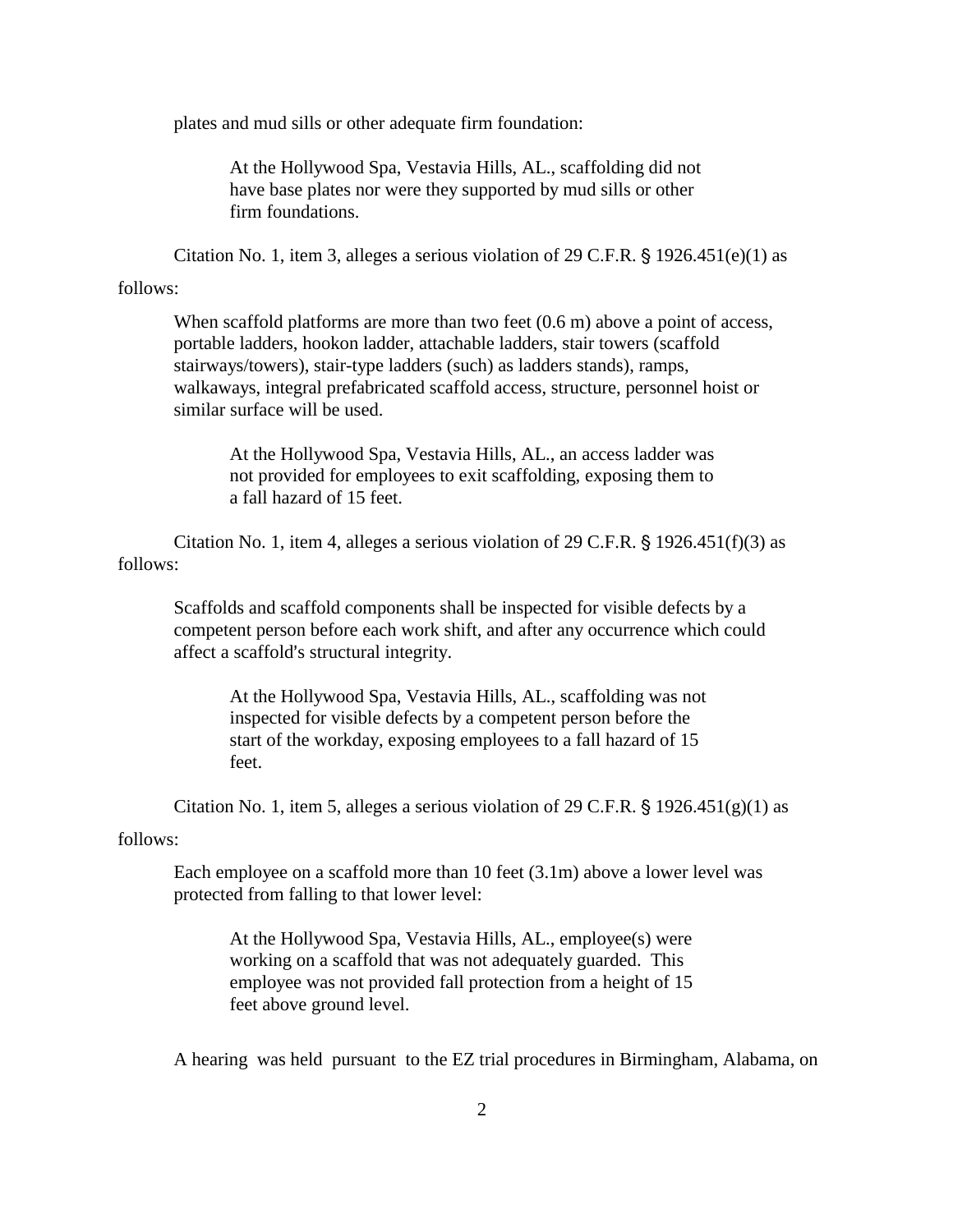April 6, 2000. At the conclusion of the hearing, a bench decision was issued grouping the violations for penalty purposes into one violation and renumbering the violation as Citation No. 1, items 1a through 1d. The bench decision affirmed the violations in items 1a through 1d, and a penalty of \$1,500 was assessed for those items.

Excerpts of relevant transcript pages and paragraphs, including findings of fact and conclusions of law, are attached hereto in accordance with 29 C.F.R. § 2200.209(f).

### FINDINGS OF FACT AND CONCLUSIONS OF LAW

The foregoing decision constitutes the findings of fact and conclusions of law in accordance with Federal Rule of Civil Procedure 52(a).

#### **ORDER**

Based upon the foregoing decision, it is ORDERED:

1. Citation No. 1, items 1 through 5, are grouped and renumbered as Citation No. 1, items 1a through 1d.

2. Citation No. 1, items 1a through 1d, are affirmed as a serious violation and a penalty of \$1,500 is assessed.

3. Citation No. 2, items 1 and 2, are affirmed. No penalties were proposed and none are assessed.

> $\sqrt{s}$ / STEPHEN J. SIMKO, JR. Judge

Date: May 17, 2000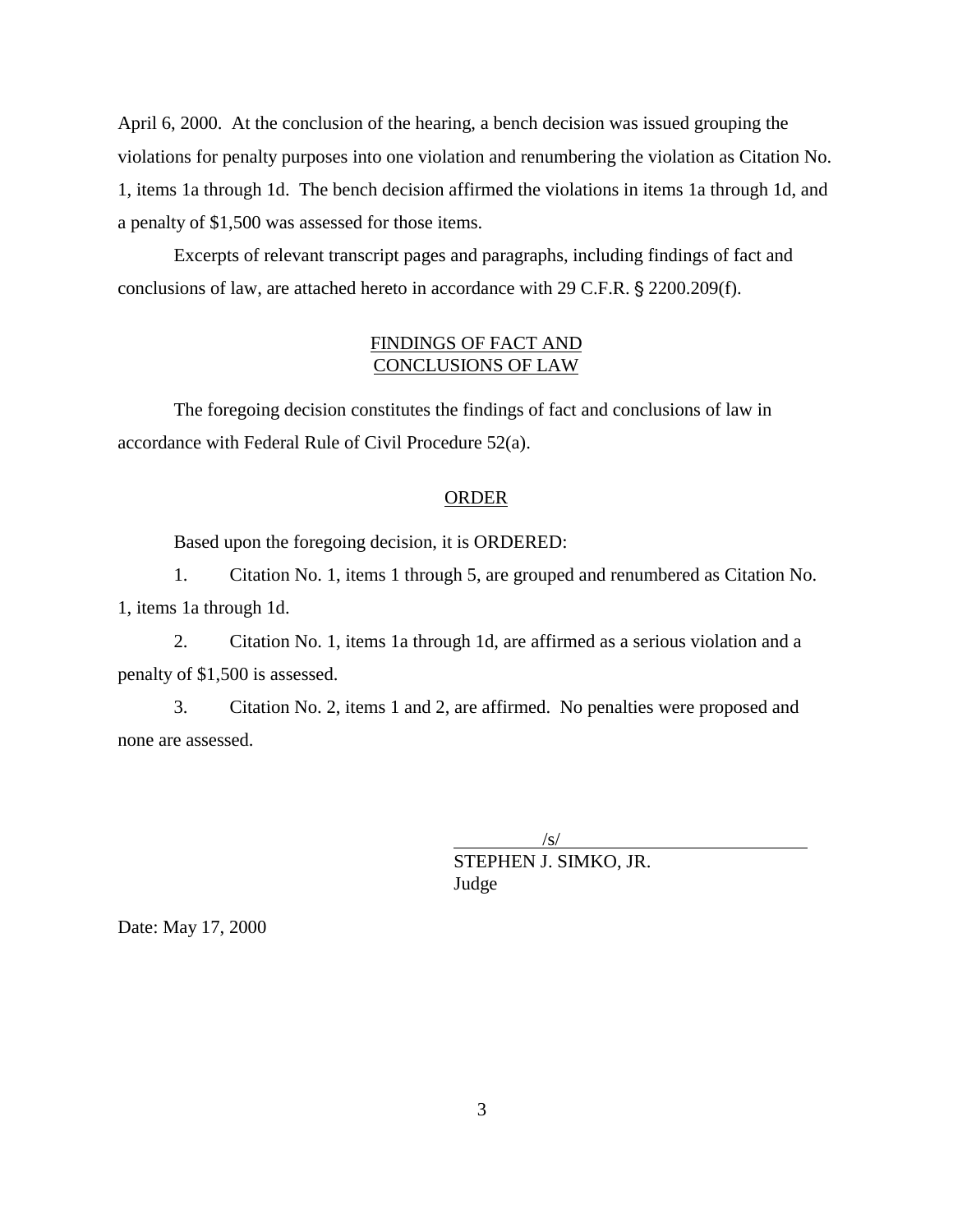| $\mathbf{1}$   | <b>PROCEEDINGS</b>                        |
|----------------|-------------------------------------------|
| $\overline{2}$ |                                           |
|                |                                           |
| 3              | THE COURT: This is a case                 |
| $\overline{4}$ | of Secretary of Labor versus Hollywood    |
| 5              | Pool and Spa. It's OSHRC Docket No.       |
| 6              | 00-0034. This is a case being held in     |
| 7              | Birmingham, Alabama. I'm Judge Simko.     |
| 8              | It's a case which is being tried under    |
| 9              | the easy trial procedures. I ask that     |
| 10             | counsel enter your appearances at this    |
| 11             | time.                                     |
|                |                                           |
| 12             | MS. MORRIS: Appearing for                 |
| 13             | the plaintiff, Tiffany D. Morris. I       |
| 14             | represent the U.S. Department of Labor.   |
| 15             | 100 Centerview Drive, Birmingham,         |
| 16             | Alabama, 35216.                           |
| 17             | MR. POLSON: Your Honor, I'm               |
| 18             | Mark Polson, appearing for the defendant, |
| 19             | for Hollywood Pool and Spa. My address    |
| 20             | is 2131 Magnolia Avenue South, Suite 101, |
| 21             | Birmingham, 35205.                        |
| 22             | THE COURT: There was a                    |
|                |                                           |
| 23             | prehearing conference set on this matter  |

A LegalLink Company \* 2001 Park Place Tower, Suite 220\* Birmingham, AL 35203 \* www.foshee-turner.com

1-800-888-DEPO

4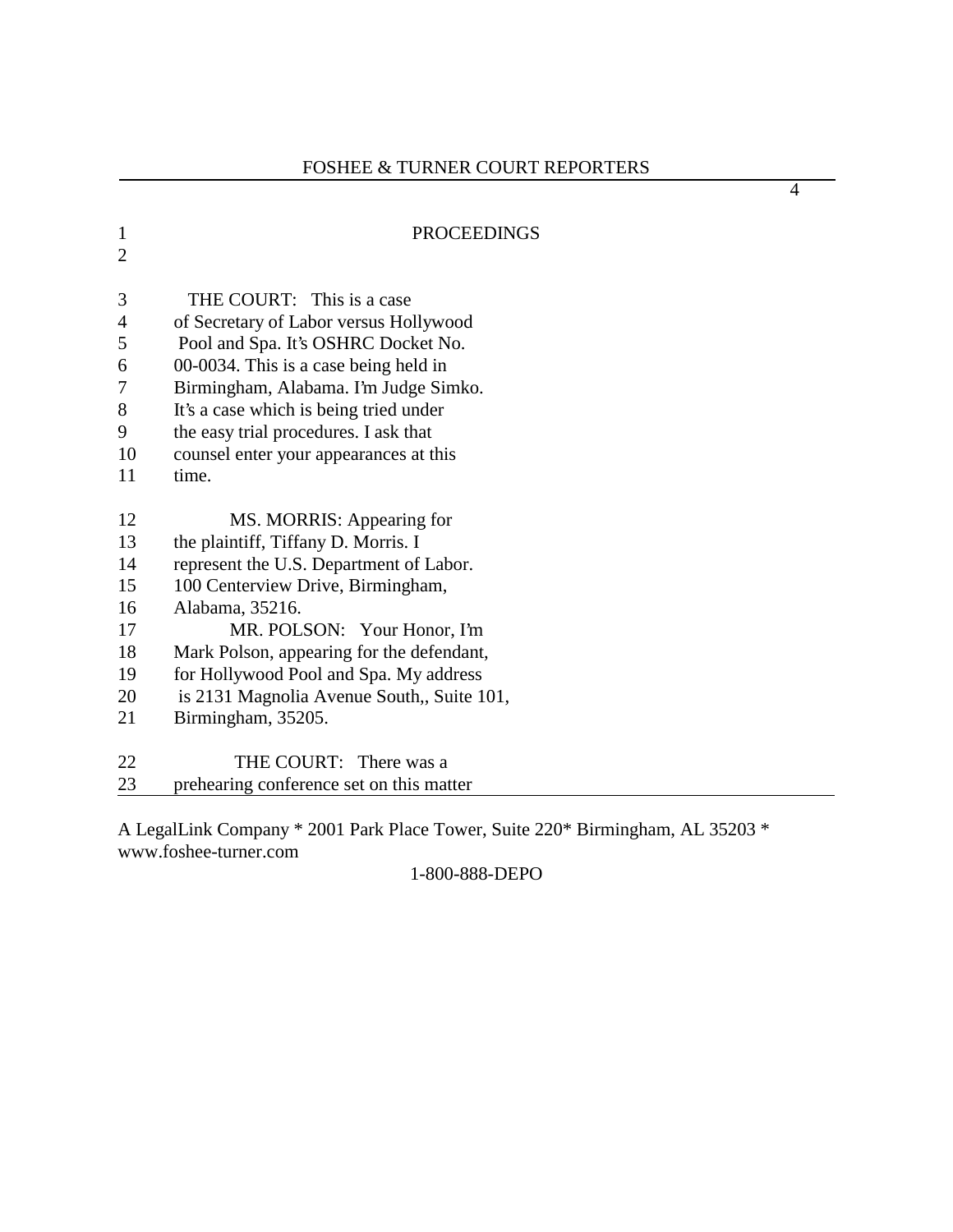5

| $\mathbf{1}$                                                                   | back on March 27. At that time there was  |  |
|--------------------------------------------------------------------------------|-------------------------------------------|--|
| $\overline{2}$                                                                 | a stipulation as to the jurisdiction and  |  |
| 3                                                                              | coverage and the fact that Hollywood Pool |  |
| $\overline{4}$                                                                 | and Spa engaged in business affecting     |  |
| 5                                                                              | commerce within the act. The company's    |  |
| 6                                                                              | notice of contest was timely filed and    |  |
| 7                                                                              | that Hollywood Pool engaged in pool       |  |
| 8                                                                              | maintenance. And that on October 29,      |  |
| 9                                                                              | 1999, however, Hollywood Pool was working |  |
| 10                                                                             | on completion of it's building in         |  |
| 11                                                                             | Vestavia Hills, Alabama. Also, the        |  |
| 12                                                                             | company has withdrawn it's contest of     |  |
| 13                                                                             | items one and two of the other than       |  |
| 14                                                                             | serious citation.                         |  |
| 15                                                                             | So, what I have before me is              |  |
| 16                                                                             | citation number one; is that correct?     |  |
| 17                                                                             | MS. MORRIS: That's correct.               |  |
| 18                                                                             | THE COURT: Okay. Were there               |  |
| 19                                                                             | any affirmative defenses which were       |  |
| 20                                                                             | identified?                               |  |
| 21                                                                             | MR. POLSON: No, Your Honor.               |  |
| 22                                                                             | THE COURT: So, what we have               |  |
|                                                                                | 23 are the issues that were stated in the |  |
| A LegalLink Company * 2001 Park Place Tower, Suite 220* Birmingham, AL 35203 * |                                           |  |
|                                                                                | www.foshee-turner.com                     |  |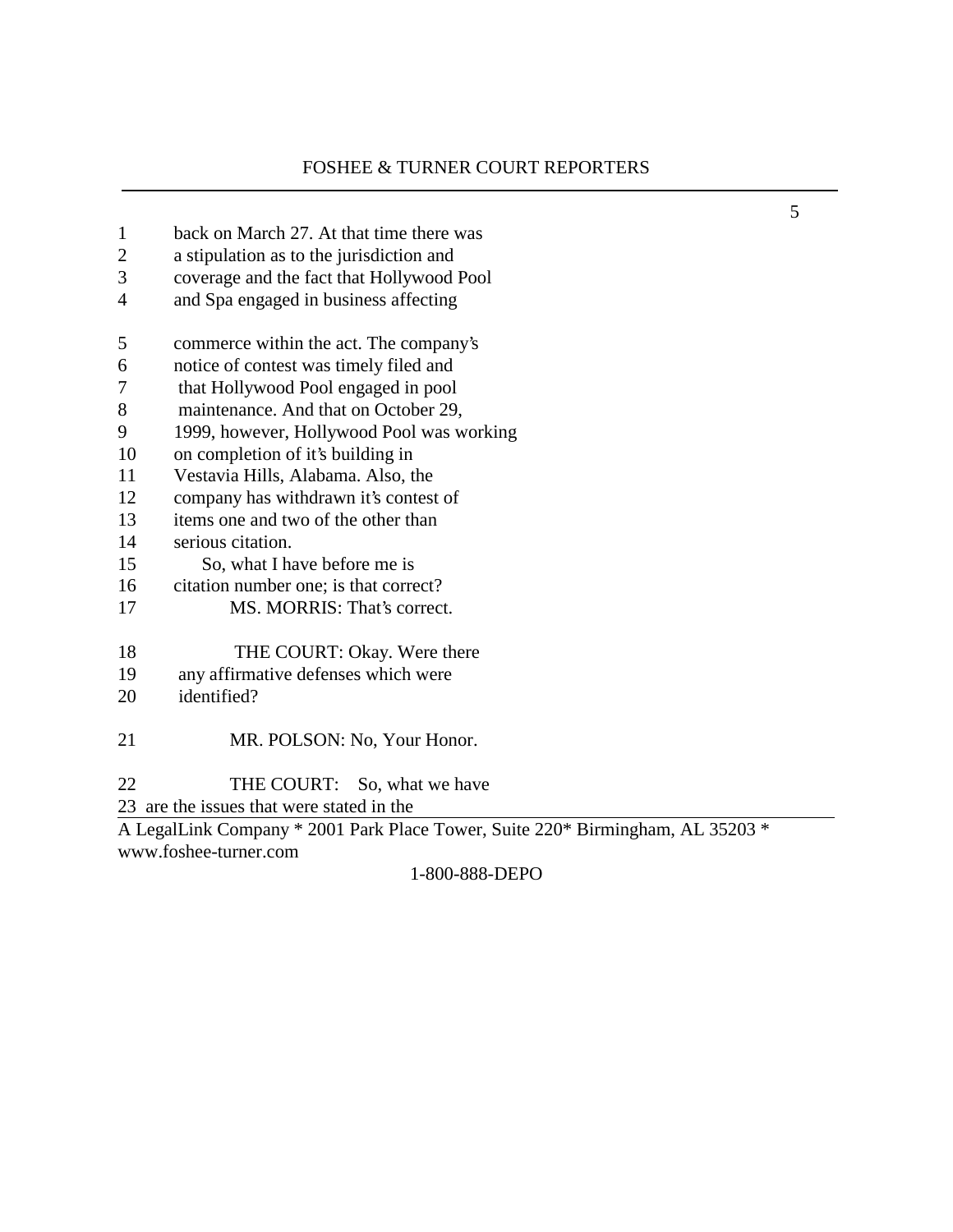| $\mathbf{1}$   | prehearing report?                        |
|----------------|-------------------------------------------|
| $\overline{2}$ | MR. POLSON: Yes, sir.                     |
| 3              | THE COURT: And whether                    |
| 4              | there were violations, one through five,  |
| 5              | Is that citation one? Whether respondent  |
| 6              | knew or should have known of the alleged  |
| 7              | violations and whether the violations     |
| 8              | were serious. And if the violation is     |
| 9              | found of any of these items, whether the  |
| 10             | penalty is reasonable? Okay.              |
| 11             | I'm going to go over how an               |
| 12             | easy trial works, but it's pretty much    |
| 13             | like a regular hearing, but the only      |
| 14             | difference is that the federal rules of   |
| 15             | evidence do not apply. I always have      |
| 16             | that on the record. So, again I think     |
| 17             | we can move right through to the heart of |
| 18             | the issue. I don't like to have lawyers   |
| 19             | testifying for their clients when you ask |
| 20             | them their questions. However, I will     |
| 21             | allow you some slack on the preliminary   |
| 22             | issues. I'll ask everybody just to relax  |
| 23             | and put forth their case.                 |

A LegalLink Company \* 2001 Park Place Tower, Suite 220 \* Birmingham, AL 35203 \* www.foshee-turner.com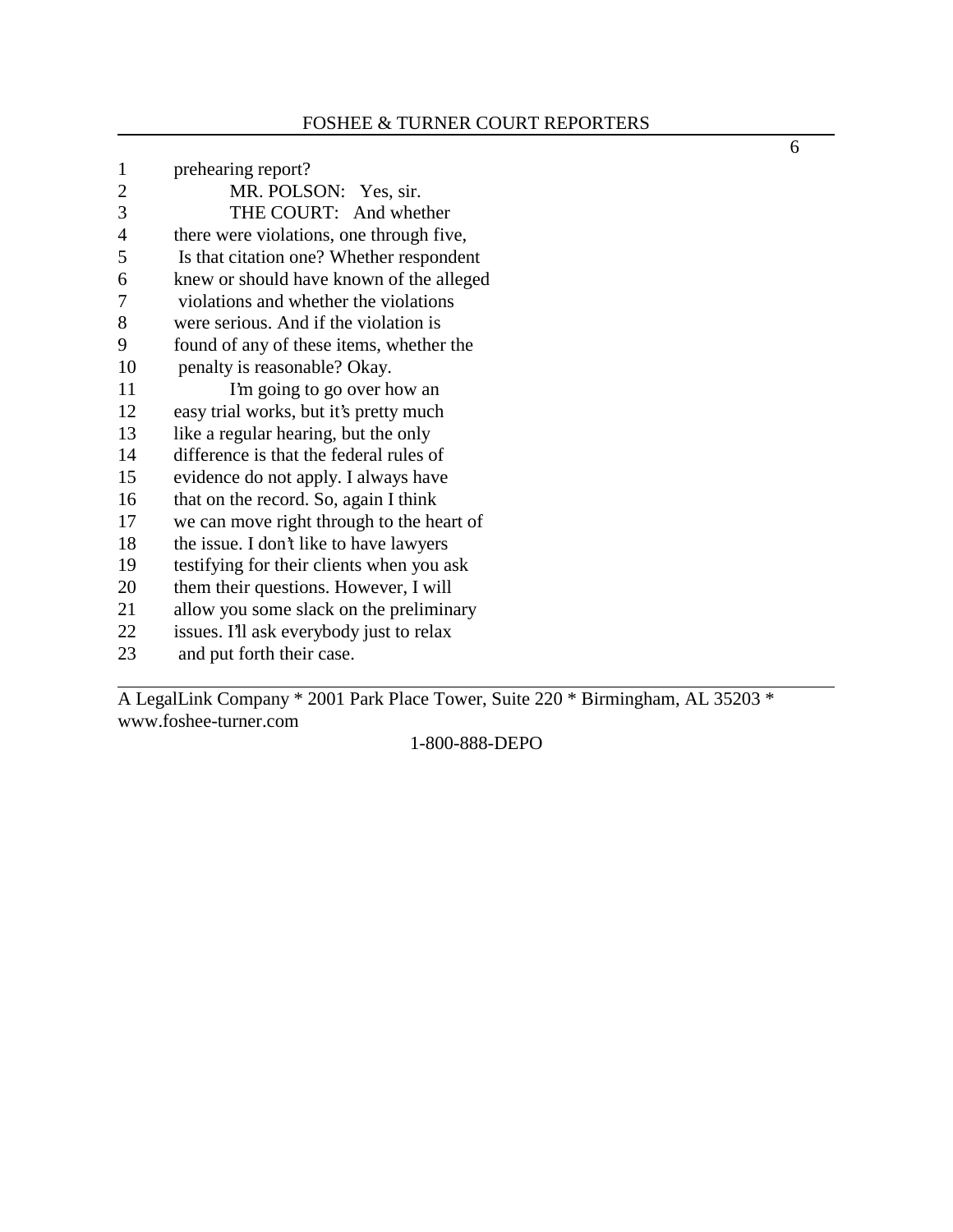| 1              | decision.                                 |
|----------------|-------------------------------------------|
| $\overline{2}$ | (Brief recess was had.)                   |
| 3              | THE COURT: Back on the                    |
| $\overline{4}$ | record. I have heard all the evidence     |
| 5              | today and I've heard the legal argument   |
| 6              | and I'm ready to render a decision in     |
| 7              | this case.                                |
| 8              | I'm not going to restate the              |
| 9              | facts and stipulations which were stated  |
| 10             | at the beginning of this hearing. The     |
| 11             | burden upon Secretary in all of these     |
| 12             | cases, involves four major elements and   |
| 13             | that's when the standard requires the,    |
| 14             | and I believe the standard. All the       |
| 15             | standards apply and this was construction |
| 16             | work that was going on. The scaffolding   |
| 17             | and use of the scaffolding in those       |
| 18             | standards. So, there -- in terms of the   |
| 19             | standards were violated.                  |
| 20             | It appears that the terms of              |
| 21             | the standards here were not met. The      |
| 22             | employees are exposed and that's the      |
| 23             | third element. There was an individual    |

A LegalLink Company \* 2001 Park Place Tower, Suite 220\* Birmingham, AL 35203 \* www.foshee-turner.com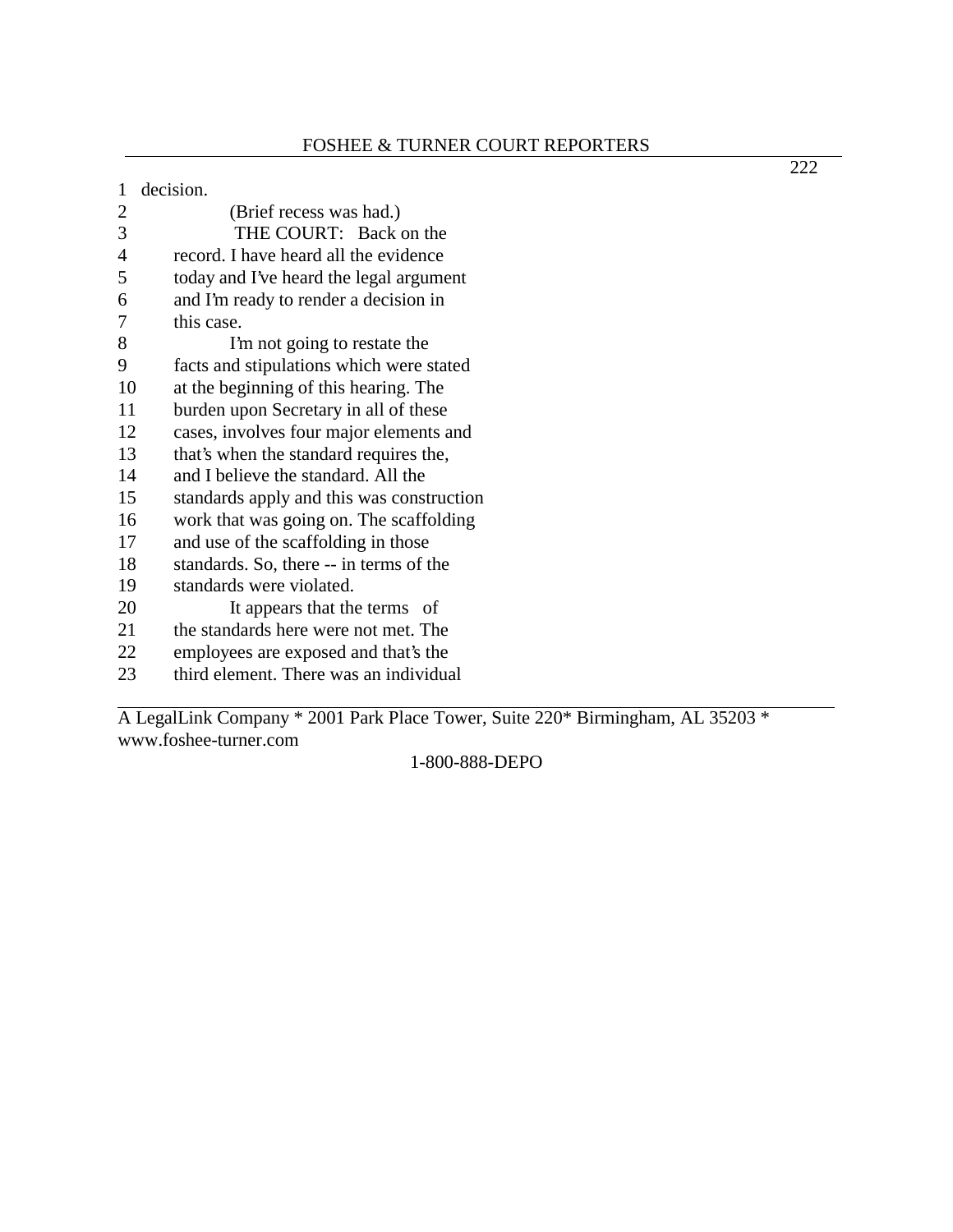# FOSHEE & TURNER COURT REPORTERS

| $\mathbf{1}$   | on the scaffolding and there were two     |
|----------------|-------------------------------------------|
| $\overline{c}$ | employees working close to the            |
| 3              | scaffolding. So, it doesn't -- it means   |
| 4              | having access to a condition here. These  |
| 5              | employees also had access to the          |
| 6              | scaffolding without instructions not to   |
| 7              | go on the scaffolding.                    |
| 8              | And then the final act                    |
| 9              | occurred where the employer should have   |
| 10             | known whether violations occurred. And I  |
| 11             | find that the general contractor here,    |
| 12             | the respondent, knew or should have known |
| 13             | the existence of the scaffolding on the   |
| 14             | day in question. However, having said     |
| 15             | that, I am going to go into a little      |
| 16             | general information about the             |
| 17             | contractor's responsibility and where I'm |
| 18             | coming down on the general contractor in  |
| 19             | this case.                                |
| 20             | As a general contractor, the              |
| 21             | respondent here has overall               |
| 22             | responsibility for safety on a jobsite    |
| 23             | here as a general contractor. The         |

A LegalLink Company \* 2001 Park Place Tower, Suite 220\* Birmingham, AL 35203 \* www.foshee-turner.com

# 1-800-888-DEPO

223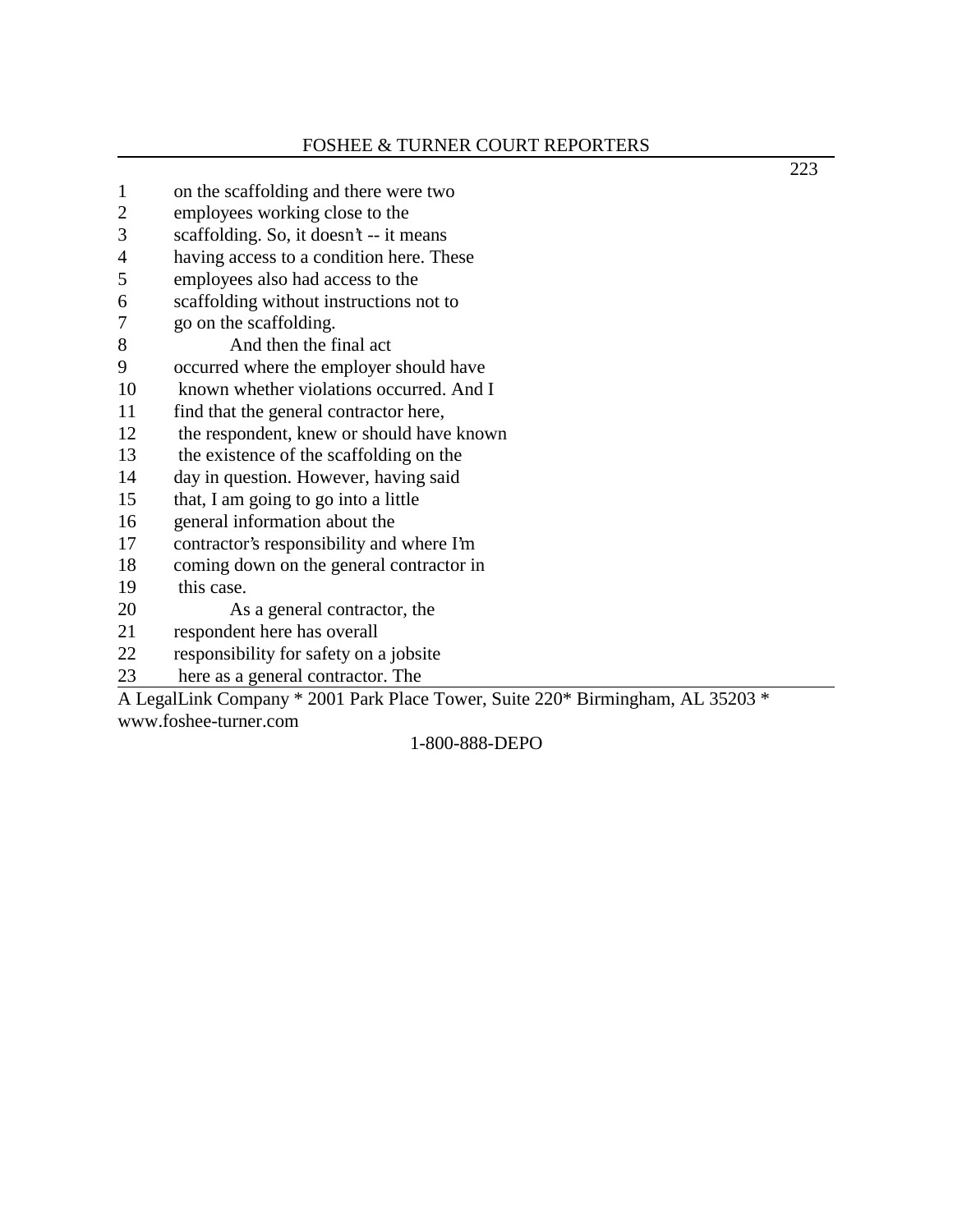#### FOSHEE & TURNER COURT REPORTERS

224

1 conditions were created and controlled by 2 this contractor. There were four subs 3 that worked on the job. They came and 4 went and the contractor had overall 5 knowledge of the conditions and progress 6 of this work. He had the ability to hire 7 and fire as I stated before. Even though 8 his employees might not have been on the 9 scaffolding, they did have access to 10 that. Mr. Mote was on the job on a daily 11 basis. He rented the scaffolding, and 12 the company rented the scaffolding, and 13 the company directed that scaffolding on 14 construction work around the jobsite. 15 The final point is that Mr. 16 Mote was always in charge on this jobsite 17 and this general contractor had overall 18 responsibility for safety on this job. 19 During testimony Mr. Mote admitted that 20 he rented the scaffolding, there were no 21 guardrails on the scaffolding and there's 22 no evidence that the scaffolding was the 23 -- while the scaffolding was moved, there A LegalLink Company \* 2001 Park Place Tower, Suite 220\* Birmingham, AL 35203 \* www.foshee-turner.com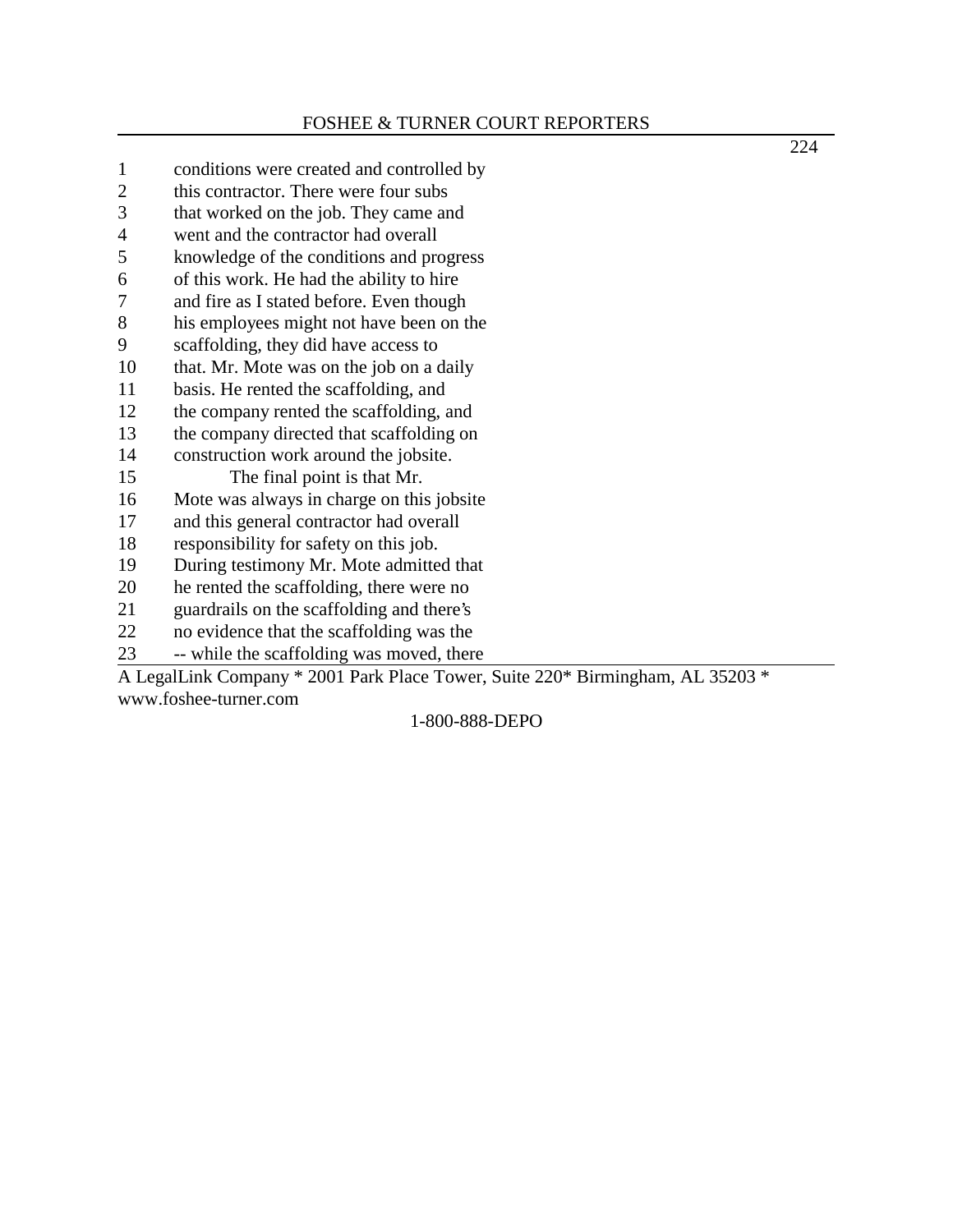- 1 was no great distinction between what the
- 2 conditions were on the date in question
- 3 or prior to that.
- 4 The ladder was some
- 5 connecting evidence there and I do find
- 6 that the ladder was not fully placed the
- 7 way it was intended on that scaffolding.
- 8 The question of the base plates, if fully
- 9 explained to me, I would have to conclude
- 10 that the language of the standard
- 11 indicated some confusion as to
- 12 foundation. Where it was firm or base
- 13 plates or mud plates, whatever they are,
- 14 but I have to under the law, give
- 15 reasonable interpretations when I have
- 16 to -- the Secretary of the known
- 17 standards.
- 18 Therefore, I have given
- 19 credence to the interpretations by the
- 20 Secretary. In this matter, having found
- 21 the conditions existed, I must look at  $22$  the various factors. Very small
- the various factors. Very small
- 23 employer. This small employer is very

A LegalLink Company \* 2001 Park Place Tower, Suite 220\* Birmingham, AL 35203 \* www.foshee-turner.com

### 1-800-888-DEPO

225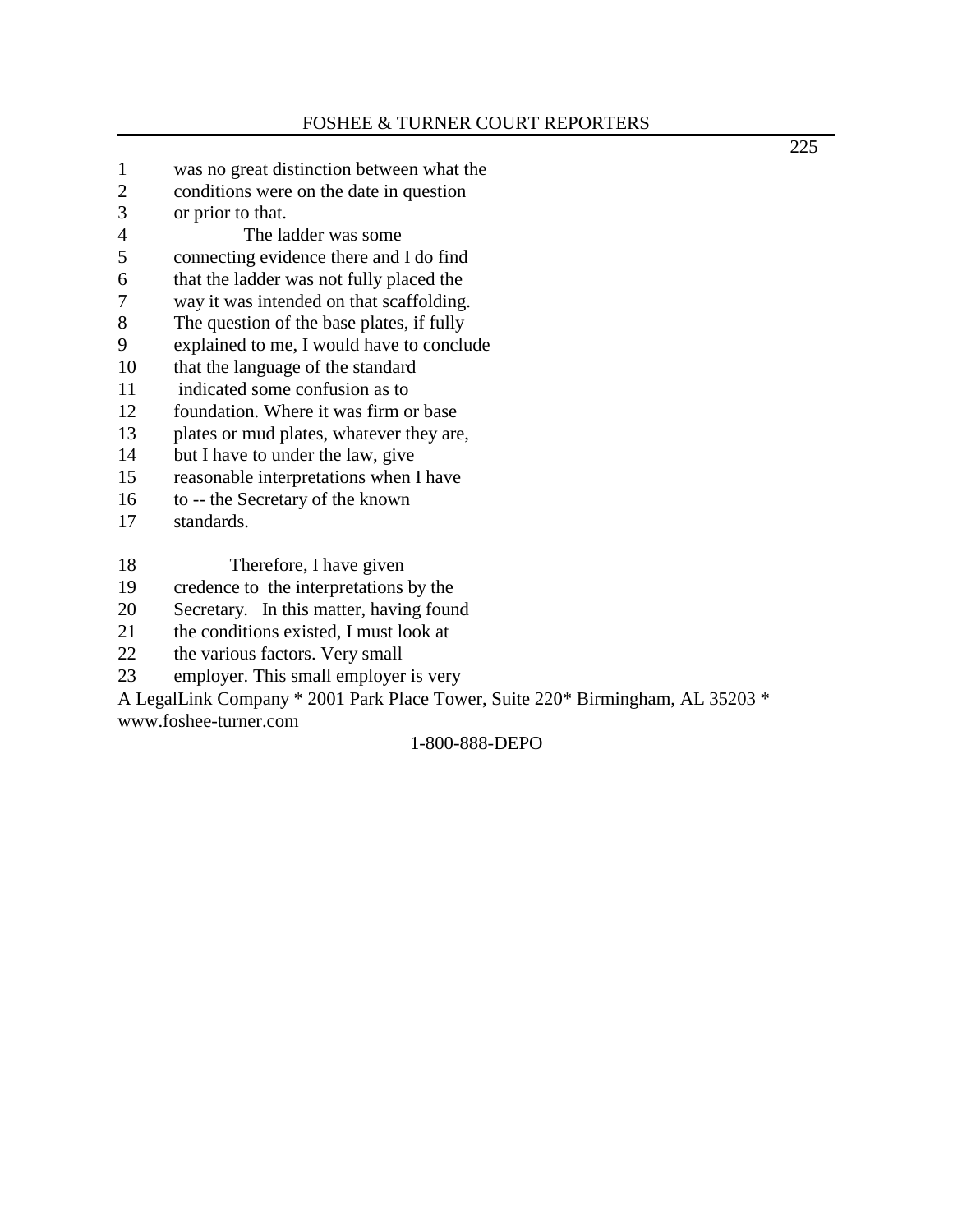226

- 1 cooperative, did everything he was asked
- 2 to do to correct these conditions and
- 3 there was no evidence that he was
- 4 (inaudible.)
- 5 I see there was no formal
- 6 written safety program. There are no  $-$
- 7 there were safety meetings. There was a
- 8 concern for the safety shown by this and
- 9 has been shown. I don't think anyone has
- 10 indicated otherwise. There is no history
- 11 of violations in the last three years or
- 12 even before. Under the act, their
- 13 violations all revolved around one thing
- 14 and that's the scaffold. We have one
- 15 scaffold and five violations on one
- 16 scaffold.
- 17 While this might be proper as
- 18 far as proposal of penalties and alleging
- 19 violations, in the appropriate case, and
- 20 I think this is an appropriate case.
- 21 I find it appropriate, given all the
- 22 factors of this case to meld all these
- 23 violations into one violation, and these

A LegalLink Company \* 2001 Park Place Tower, Suite 220\* Birmingham, AL 35203 \* www.foshee-turner.com